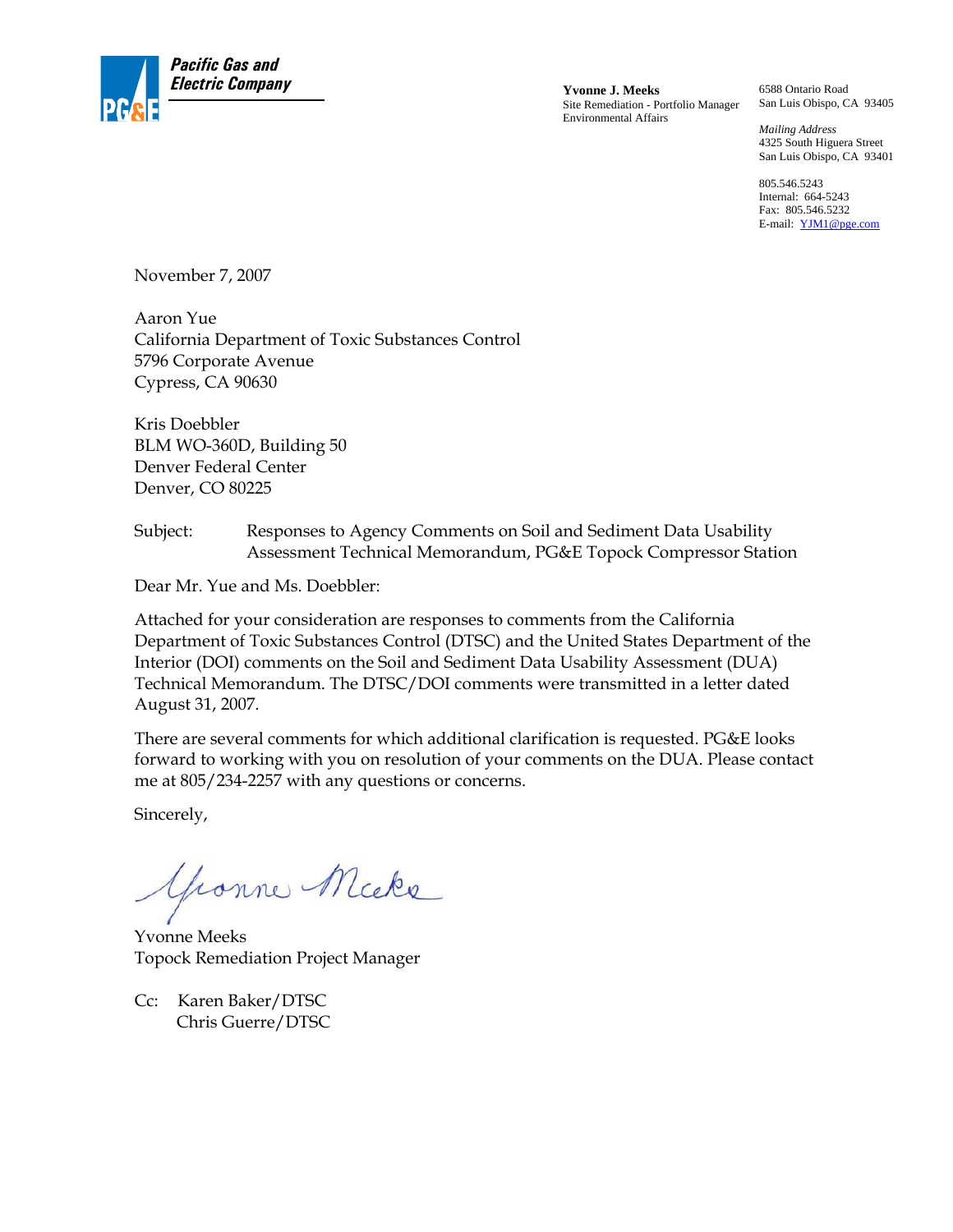# **Responses to DTSC/DOI Comments on Soil and Sediment Data Usability Assessment Technical Memorandum, Pacific Gas and Electric Company Topock Compressor Station, Needles, California**

| <b>PREPARED FOR:</b>   | Pacific Gas and Electric Company |
|------------------------|----------------------------------|
| DATF:                  | November 7, 2007                 |
| <b>PROJECT NUMBER:</b> | 334110.RF.02.01                  |

Provided below are responses to comments from the California Department of Toxic Substances Control (DTSC) and the United States Department of the Interior (DOI) on the *Soil and Sediment Data Usability Assessment Technical Memorandum* (DUA). The DTSC/DOI comments were transmitted in a letter dated August 31, 2007. The DTSC/DOI comments are shown in *italics* and responses are shown in **bold** typeface.

*DTSC/DOI General Comment 1: Although the Data Usability Assessment Technical Memorandum is meant to evaluate the quality of historic sampling data only, DTSC also cautions PG&E in the use of historic data in that there could also be uncertainty associated with the accuracy in mapping the historic sampling locations.* 

**Response: The concern is noted. The sample locations shown in the RCRA Facility Investigation (RFI) and RFI work plans are based on the best available information, including surveyed sample locations, descriptions of the sample locations, and/or sample locations shown in figures provided with published reports. In most cases, the approximate location is known, and sufficient additional samples are proposed in the Part A and Part B work plans to ensure that areas of potential concern are adequately evaluated and delineated.** 

**The degree of uncertainty as to the precise location of a historic sample must always be evaluated in conjunction with the degree of precision deemed appropriate for the original sampling. The inability to locate a precise sampling position does not, in itself, mean that the data from that sampling are unusable or of limited usability, provided that the location can be determined with confidence to exist within an area for which no one point was more or less appropriate to accomplish the goals of the original sampling.** 

*DTSC/DOI Specific Comment 2: Page 1, PG&E proposes that Category 2 data may still be used to support project objectives, including risk assessment, site characterization, etc… as long as the uncertainties are known. DTSC and DOI believe that the use of data for risk assessment purposes should be of a sufficient quality. PG&E should conduct a formal validation of all available laboratory data in this Category to reduce its uncertainties.* 

**Response: The data assigned to Category 2 are considered of sufficient quality to support risk assessments. The uncertainties, based on the available quality control results presented in the DUA, are considered known. These uncertainties have been**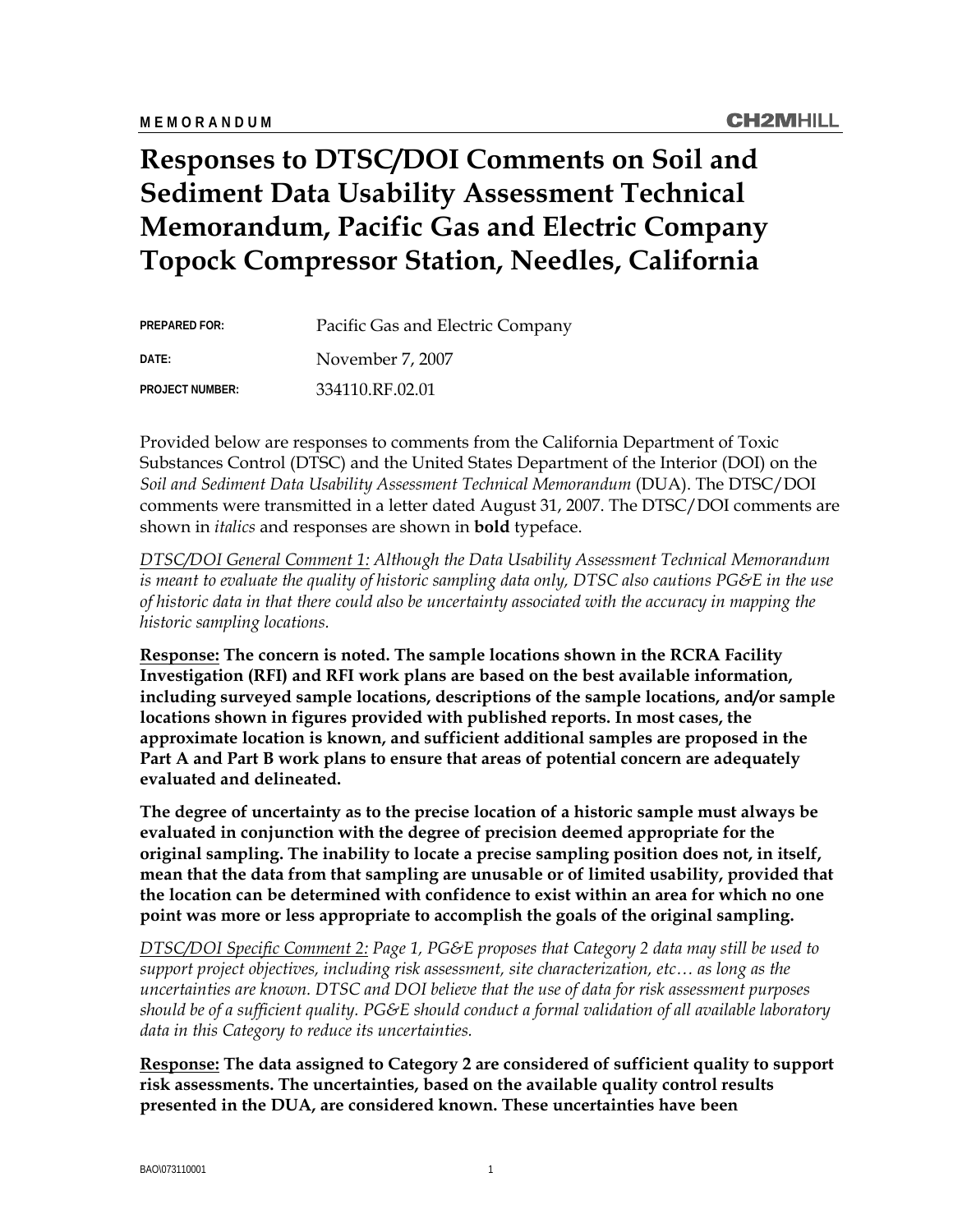**communicated to the data users through assignment of defined data categories. According to the** *Risk Assessment Guide for Superfund, Part A***, data may not be used if the "…results are associated with unknown, few, or no QA/QC procedures…" Data assigned to Category 2 were considered to have sufficient quality control so as to conclude that the laboratory had performed the analyses in accordance with an acceptable quality program. This conclusion is further supported by the fact that the Category 2 source laboratories were certified by the State of California at the time of analyses (where the analytical methods and matrices are certifiable in California) and were operating under a quality program acceptable to the certifying agency. Finally, the data were considered to be of sufficient quality at the time they were submitted to DTSC, and DTSC did not raise quality issues at the time.** 

**PG&E requests additional clarification from DTSC/DOI regarding the additional specific procedures they are requesting beyond those taken during the preparation of the DUA and documented in Appendix A of the DUA. Please consider the following items when developing these procedures.** 

- **The available data are included in the consultant reports referenced in the DUA and are not contained in complete laboratory Comprehensive Certificates of Analysis or full data packages suitable for additional review and/or validation.**
- **As most of the laboratories in question are no longer in operation and because of the age of the data, it is unlikely that additional laboratory records, such as calibration files, can be obtained. It is believed that six of the nine laboratories in question are no longer in operation. Also, standard industry retention practices suggest that contacting the laboratories at this time will not be useful. The National Environmental Laboratory Accreditation Program (NELAP) guidelines require labs to maintain records for 5 years, while the data in question was collected between 1988 and 2003.**

*DTSC/DOI Specific Comment 3: Page 1, Last paragraph: PG&E should specifically call out and identify, in a separate table, data that should be categorized separately and provide discussion on their uncertainties and limitations on their use. This data set should be should be [sic]introduced with limitation discussions during the Phase 2 DQO process for the Part A Soil Work Plan and not the risk assessment process (as suggested on page 7, Section 4) so that data gaps may be identified prior to Phase 2 sampling.* 

**Response: As requested, this comment will be addressed during development of Phase 2 data quality objectives (DQOs). The Phase 2 DQOs discussion will include both historical data and newly collected data and will address the uncertainties associated with all of the data.** 

*DTSC/DOI Specific Comment 4: Page 2, Existing Soil and Sediment Data: Due to the loose interpretation of "sediment" in the past, PG&E should properly identify samples that are truly "sediments" and if those samples results were reported as "dry weight."*

**Response Seventeen sediment samples were collected. Nine samples were collected in the mouth of Bat Cave Wash (SED-1 and SED-5 through SED –12), and three samples were collected along the west bank of the Colorado River north of Bat Cave Wash (SED-2 through SED-4). SED-1 and SED-12 were collected west of Park Moabi Road (at the eastern fringe of the Tamarisk thicket). All other samples were collected east of Park**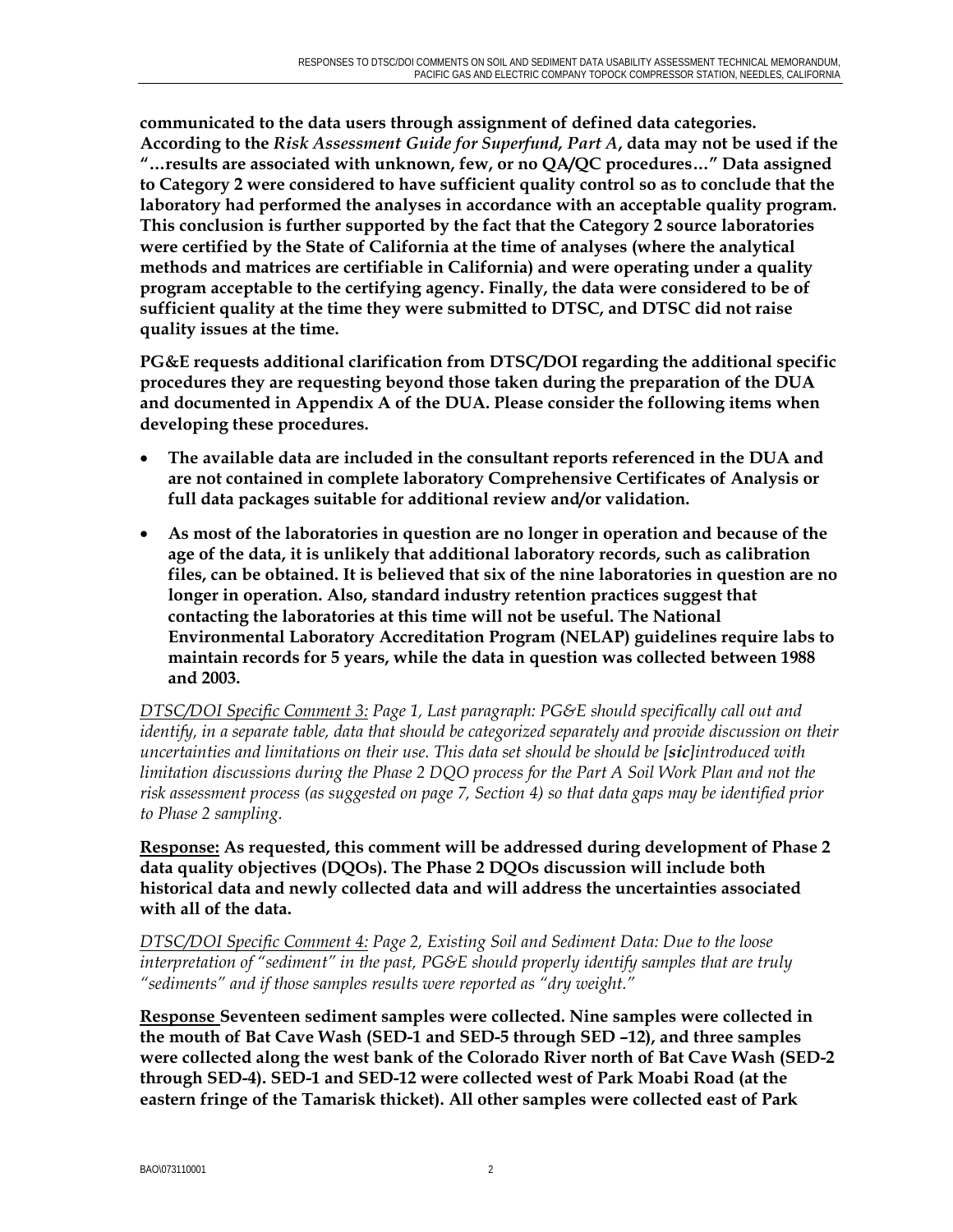**Moabi Road. SED-27, SED-28, and SED-29 were collected from river sediments adjacent to monitoring wells MW-27, MW-28, and MW-29, located south of the mouth of Bat Cave Wash. Finally, two sediment samples (SS-1-0.5' and SS-1-1.5') were collected from an intermittent pool at the mouth of Bat Cave Wash, west of Park Moabi Road. All of the samples were saturated samples; all were reported on a dry-weight basis. Three samples were also collected from locations where dredged sediment had been placed (DrSED-1, DrSED-2, and DrSED-3). DrSED-1 and DrSED-2 were collected from dredged sand at the Moabi Regional Park. DrSed-3 was collected on the east bank of the Colorado River. These three samples were characterized as sediments; however, the samples were not under saturated conditions.** 

*DTSC/DOI Specific Comment 5: Page 3, Last paragraph: This paragraph described all laboratories to be certified. According to Table 2-1, Twining Lab for the 1988 samples and SCS Environmental Laboratory for the 1993 samples were both "unknown" for laboratory certification. PG&E must reconcile this discrepancy in the Technical Memorandum.* 

#### **Response: Table 2-1 is correct. The certification status for Twining Lab in 1988 and SCS Environmental Laboratory was not documented.**

*DTSC/DOI Specific Comment 6: Page 6, Data Use Categories and Decision Logic: DTSC and DOI agree that Category 2 and 3 data can be of limited used with care***.** *For investigatory purposes, we agree that these data can be used for qualitative evaluation and for determination of sampling locations; however, these data should be clearly presented in the work plans as data with limitations and uncertainties. DTSC and DOI notes that the previous Part A Soil Sampling Work Plan only identified historic data locations on its figures but did not properly differentiate the quality of the data. PG&E must properly label all future work plans when these data are incorporated or used. Furthermore, Category 3 data should not be presented in sampling reports for data interpretation due to their high degree of uncertainties.*

**Response: Category 3 data were flagged in the data tables included in the Part A Work Plan. Category 1 and 2 data were not differentiated, as data in both categories are believed to be of adequate quality for use in investigation, risk assessment, and remediation, and the comments on the DUA were received after the submittal of the Part A Work Plan. The Part B Work Plan data tables will identify the Category 2 and 3 data. Presenting the data category in the work plan figures would be difficult. The figures are relatively complex, and adding additional flags, colors, or symbols would make the figures difficult to read. In addition, data within most units typically were analyzed and reported as part of one or two rounds of investigation; thus, data for specific SWMUs and AOCs are typically in the same usability category.** 

**As described in the DUA, Category 3 data will only be used to help define investigation needs and, potentially, to help delineate the extent of contamination. These data will not be relied upon for risk assessment or remediation decisions. The data will be presented in sampling reports with the appropriate data usability category identified. The data evaluation process, following the implementation of the Part A and Part B work plans, will ensure that an adequate number of samples of sufficient quality are available to meet the DQOs.** 

*DTSC/DOI Specific Response 7: Page 7, Last Sentence: Please clarify what is meant by "…data sets will be flagged as estimated in the RFI/RI database…" These data should not be flagged with the standard "J" flags as under data validation since these data have not been validated.*